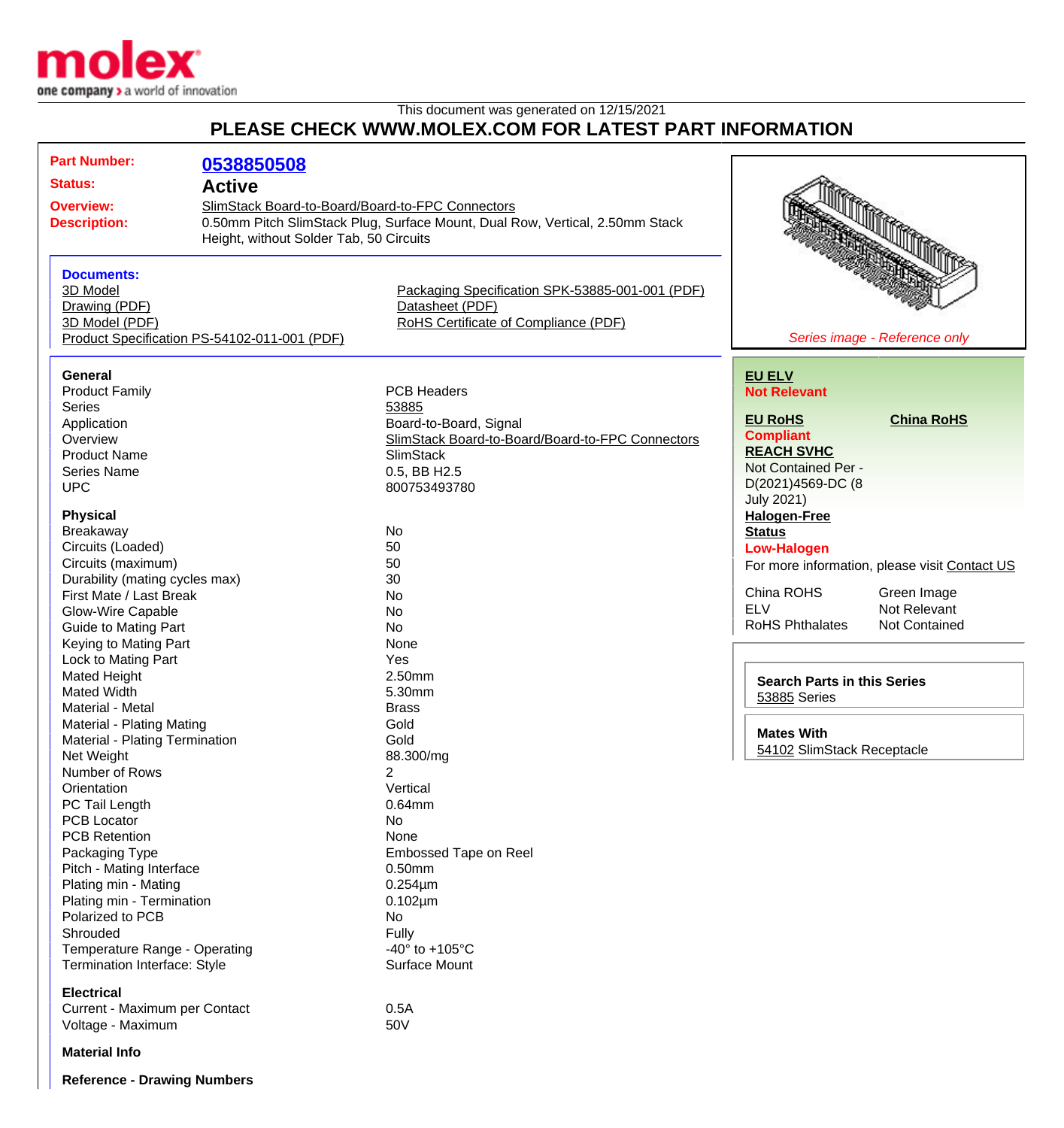Sales Drawing 538850000-SD-000, 538851000-SD-001

This document was generated on 12/15/2021

## **PLEASE CHECK WWW.MOLEX.COM FOR LATEST PART INFORMATION**